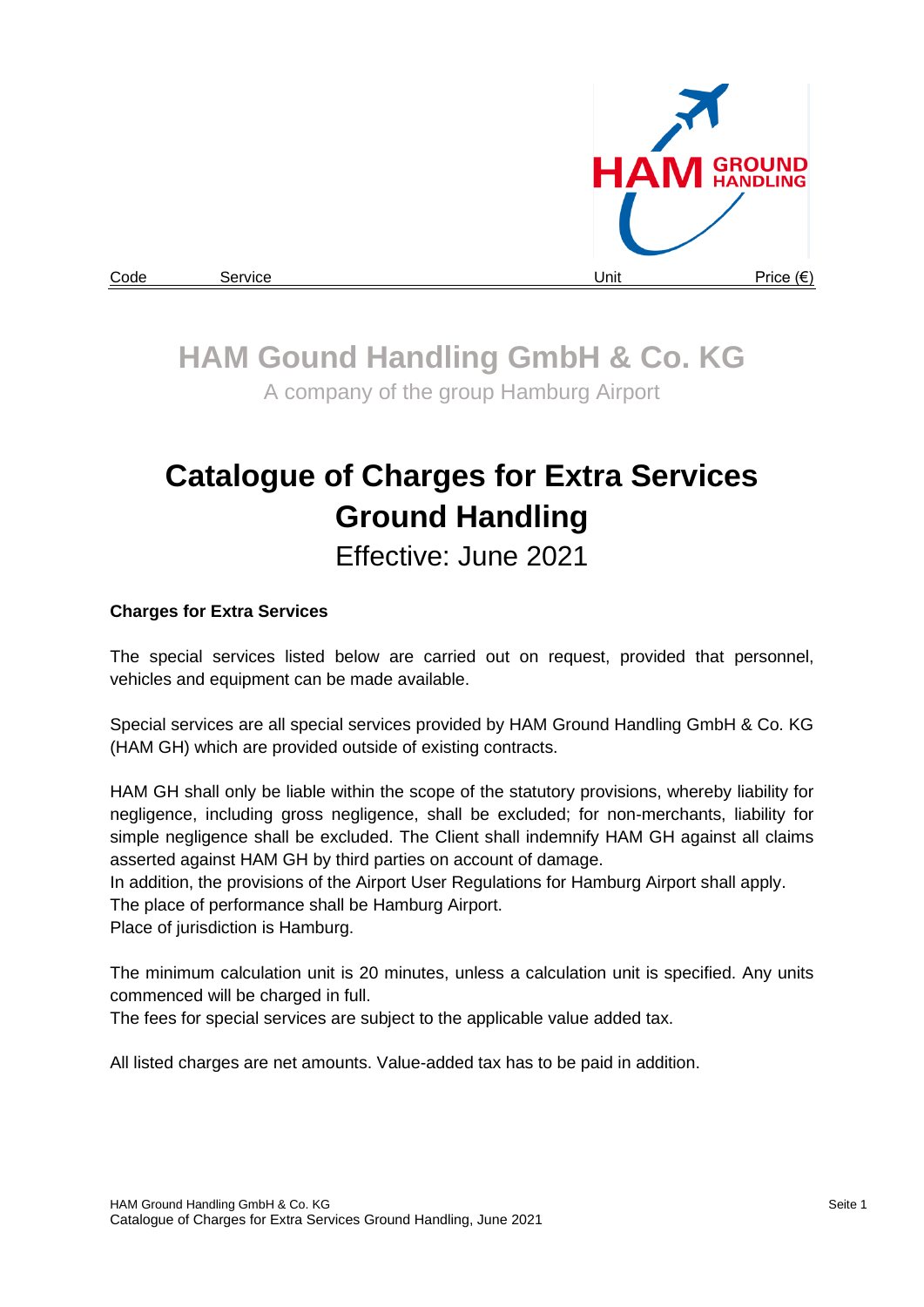

**All services listed here will be charged with a 20% surcharge if they are carried out on ramp 2 or 4.**

| 1.   | <b>Aircraft Handling Service</b>                                                                             |                         |          |
|------|--------------------------------------------------------------------------------------------------------------|-------------------------|----------|
| 1.1  | <b>Ground Power Supply</b><br>(*plus Operating Personnel / Tractor Charge)                                   |                         |          |
| 1102 | Ground Power Unit 112V/400 Hz*                                                                               | 20 min.                 | 23,60 €  |
| 1104 | Air Starter                                                                                                  | per start / max.15 Min. | 147,00 € |
| 1106 | Heater excl. Ground Power*                                                                                   | 20 min.                 | 53,00 €  |
| 1107 | Air Conditioner excl. Ground Power*                                                                          | 20 min.                 | 79,50 €  |
| 1110 | <b>Operating Personnel GPU</b>                                                                               | event                   | 16,50€   |
| 1115 | <b>Operating Personell Other Equipment</b>                                                                   | event                   | 16,50 €  |
|      |                                                                                                              |                         |          |
| 1.2. | <b>Transport Services / Equipment</b>                                                                        |                         |          |
| 1220 | Delivery of Company Mail,<br><b>Flight Documents and Valuables</b><br>(Delivery to Carrier's Representative) | event                   | 25,80 €  |
| 1221 | Value-Transport                                                                                              | event                   | 25,80 €  |
| 1222 | Extra Bagagge Delivery                                                                                       | event                   | 25,80 €  |
| 1219 | Cargo Transport                                                                                              | event                   | 39,00 €  |
| 1741 | Provision for Carrier's Containers for Loading                                                               | container               | 24,00 €  |
|      |                                                                                                              |                         |          |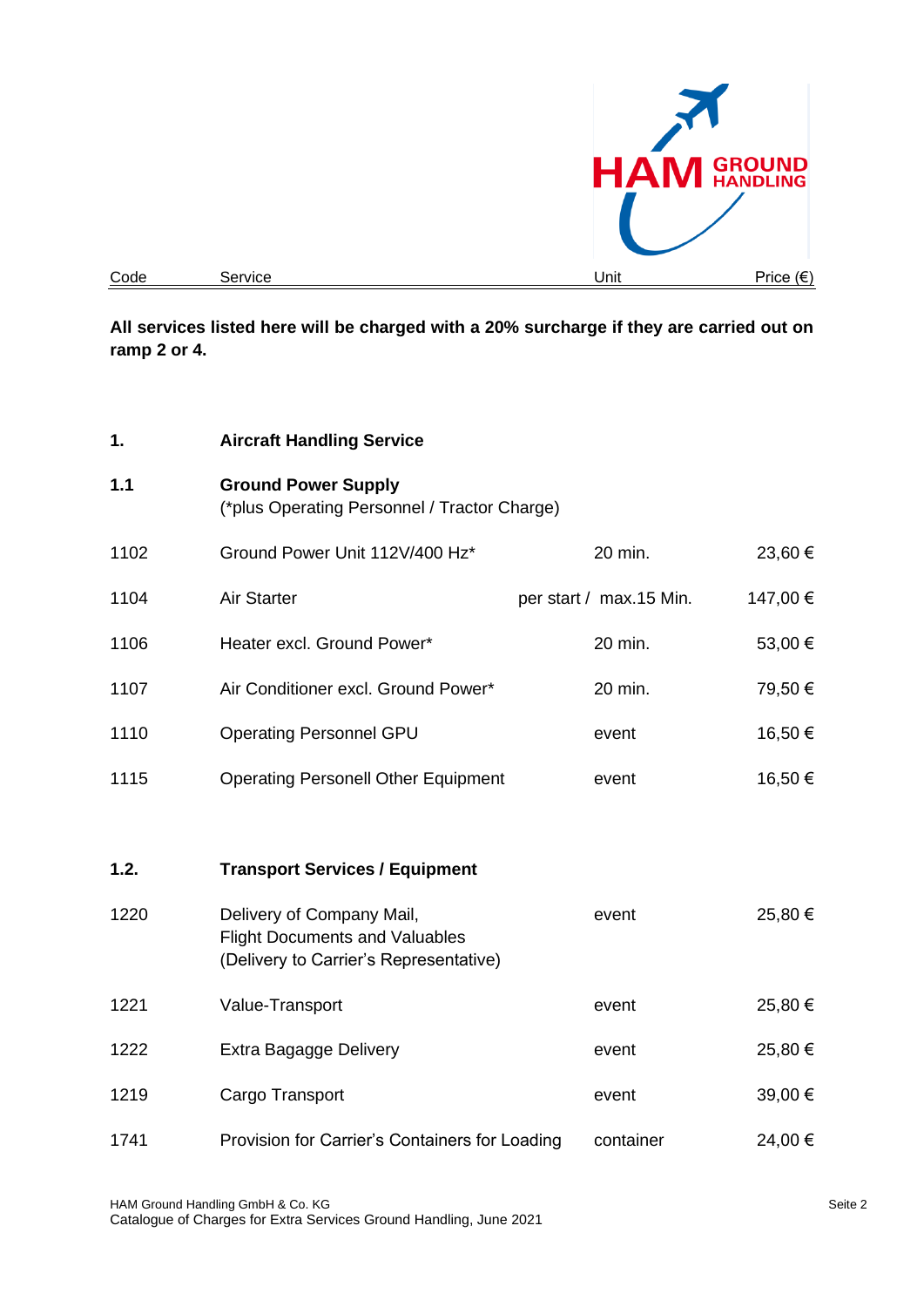

| 1.3. | <b>Loading and Unloading Equipment</b><br>(incl. manpower)    |                       |            |
|------|---------------------------------------------------------------|-----------------------|------------|
| 1302 | Fork Lift Truck, up to 8 t                                    | 20 min.               | 78,00 €    |
| 1305 | Transporter for ULDs, 10 t                                    | 20 min.               | 66,50€     |
| 1306 | Transporter for ULDs, 7 t                                     | 20 min.               | 50,00 €    |
| 1308 | Conveyor Belt, motorized                                      | 20 min.               | 37,00 €    |
| 1311 | Highloader, up to 7 t                                         | 20 min.               | 100,00 €   |
| 1312 | Highloader, up to 15 t                                        | 20 min.               | 118,00 €   |
| 1313 | Highloader, up to 25 t                                        | 20 min.               | 171,00 €   |
| 1736 | <b>Exchange of Catering Equipment</b>                         | event                 | on request |
| 1740 | Loading of ULDs on Apron                                      | container             | 33,00 €    |
| 1746 | <b>Ramp Agent Services</b>                                    | event<br>max. 60 min. | 75,00 €    |
| 1747 | <b>Administration of ULDs</b>                                 | process               | on request |
| 1749 | Storage of ULDs                                               | unit / day            | 2,90 €     |
| 1.4. | <b>Steps</b><br>(* plus Operating Personnel / Tractor Charge) |                       |            |
| 1400 | <b>Service Steps</b>                                          | 20 min.               | 33,00 €    |
| 1401 | Passenger Steps, up to 3.9 m <sup>*</sup>                     | 20 min.               | 36,00 €    |
|      |                                                               |                       |            |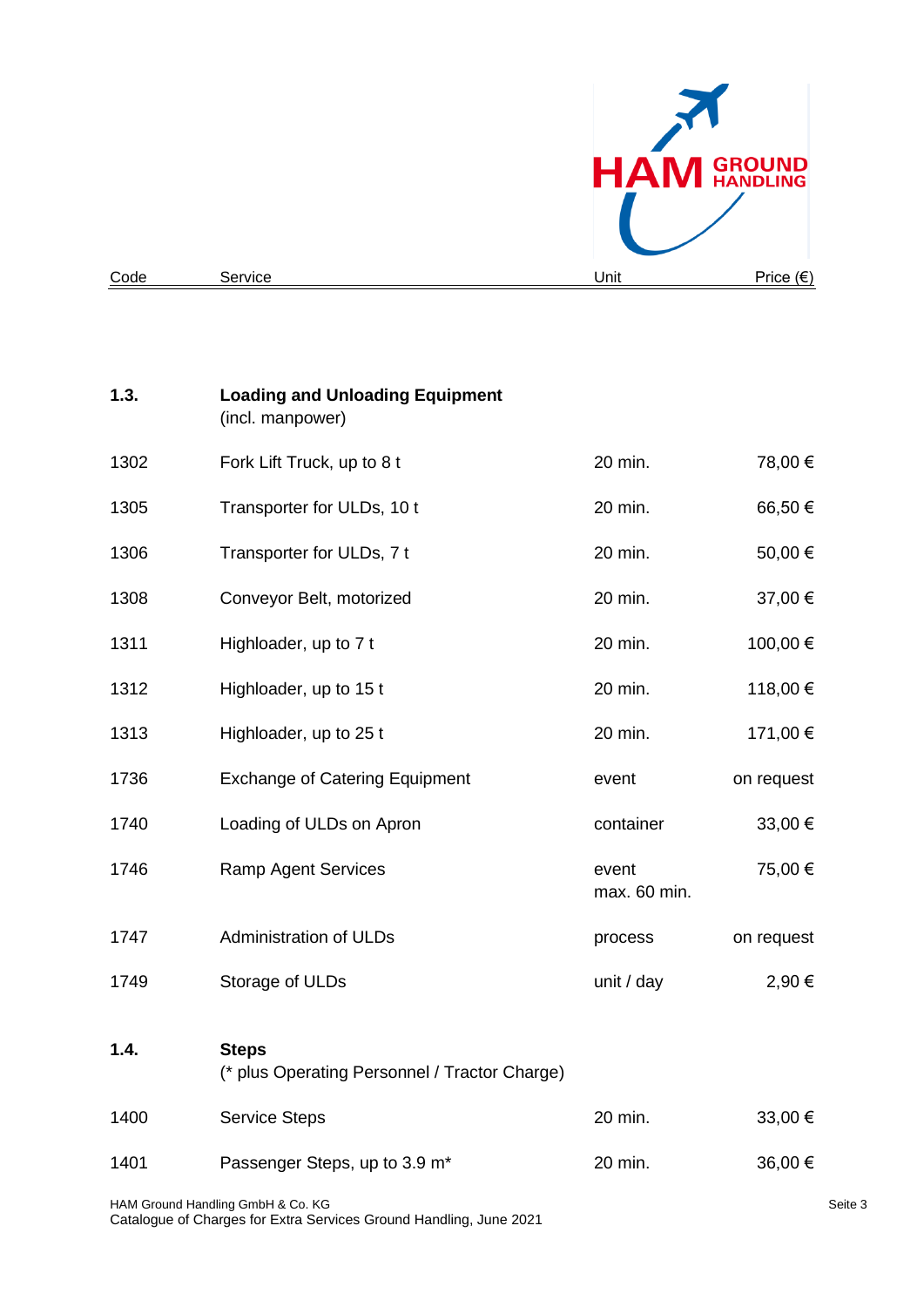

| Code | Service                                                     | Unit           | <u>Price (€)</u> |
|------|-------------------------------------------------------------|----------------|------------------|
|      |                                                             |                |                  |
| 1404 | Passenger Steps, up to 5.6 m*                               | 20 min.        | 56,00 €          |
| 1402 | <b>Tractor Charge / Operating Personnel</b>                 | event          | 17,00 €          |
| 1.5. | <b>Toilet Service</b>                                       |                |                  |
| 1510 | up to 100 t MTOM                                            | event          | 66,00 €          |
|      | > 101 t MTOM                                                | event          | 92,50 €          |
|      |                                                             |                |                  |
| 1.6. | <b>Water Service</b>                                        |                |                  |
| 1520 | up to 100 t MTOM                                            | event          | 66,00 €          |
|      | >101 t MTOM                                                 | event          | 92,50 €          |
| 1.7. | <b>Personnel Rates</b>                                      |                |                  |
| 1700 | Loader                                                      | 20 min.        | 27,00 €          |
| 1710 | Loader for Baggage Identification                           | 20 min.        | 27,00 €          |
| 1720 | Loader for Baggage Searching<br>In the Baggage Sorting Area | 20 min.        | 27,00 €          |
| 1730 | Loader for Baggage Searching<br>in the Aircraft             | 20 min.        | 27,00 €          |
| 1735 | Loader for Reloading                                        | 20 min.        | 27,00 €          |
| 1739 | Loader for Customs Screening                                | 20 min.        | 27,00 €          |
| 1745 | <b>Walk-Out Assistance</b>                                  | event / 20 min | 40,00 €          |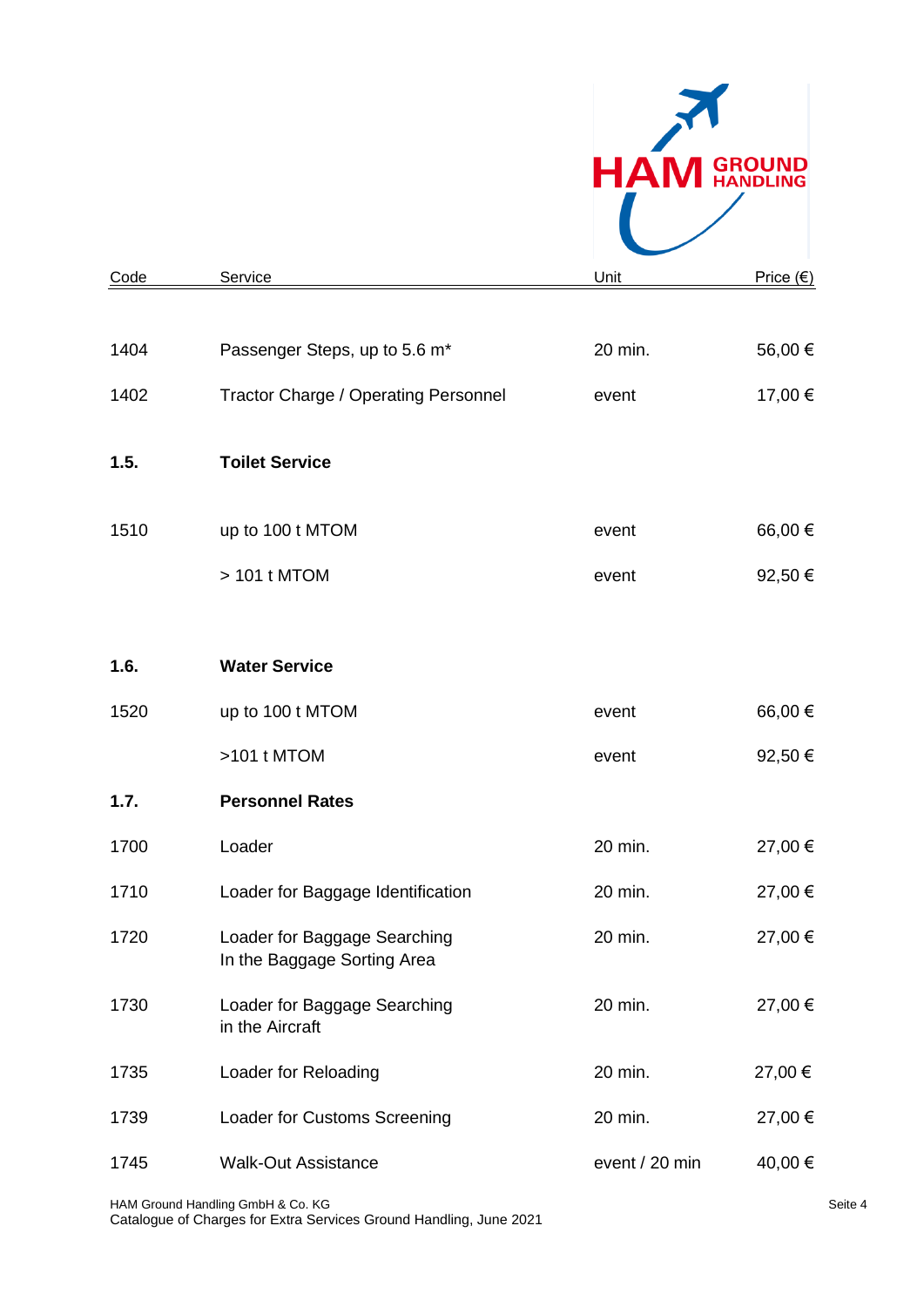

#### **1.8. Suppy of Materials**

On request, provided that the order is given in due time, the HAM Grolundhandling GmbH will supply materials required for handling, such as lashing ropes, planks, etc. Such materials will be charged to the carrier concerned, as special services rendered.

| 3300     | Lashing Rope                                                                                     | m                                       | 1,60 €     |
|----------|--------------------------------------------------------------------------------------------------|-----------------------------------------|------------|
| 3301     | Plank                                                                                            | m                                       | 9,50€      |
| 3302     | <b>Provision for Ballast Bags</b>                                                                | 25 kg piece                             | 18,40€     |
| 3312     | Provision for Ballast Bags for Ferry Flights                                                     | 25 kg piece                             | 27,00 €    |
| 3310     | <b>Lashing Strap</b>                                                                             | piece                                   | 4,20€      |
| 2.       | <b>Leistungen Transport Service</b>                                                              |                                         |            |
|          |                                                                                                  |                                         |            |
| F642A102 | Passenger Bus max. 90 Pax (on apron only)                                                        | per tour(max. 20 Min.) 99,50 $\epsilon$ |            |
| 1202     | Crew-Bus<br>(Collective rides permitted)                                                         | $10$ min                                | 23,00 €    |
| 1230     | <b>Crewtransport Off Airport</b>                                                                 | per tour                                | on request |
| 1604     | Aircraft Towing into or out of Hangar<br>Up to 100 t MTOM                                        | 20 min.                                 | 92,50€     |
| 1605     | Aircraft Towing into or out of Hangar<br>from 100 t MTOM up                                      | 20 min.                                 | 150,00 €   |
| 3112     | Transport of UM on Apron<br>Handing Over of UM to Carrier's<br>Representative at Terminal Limits | event                                   | 13,50 €    |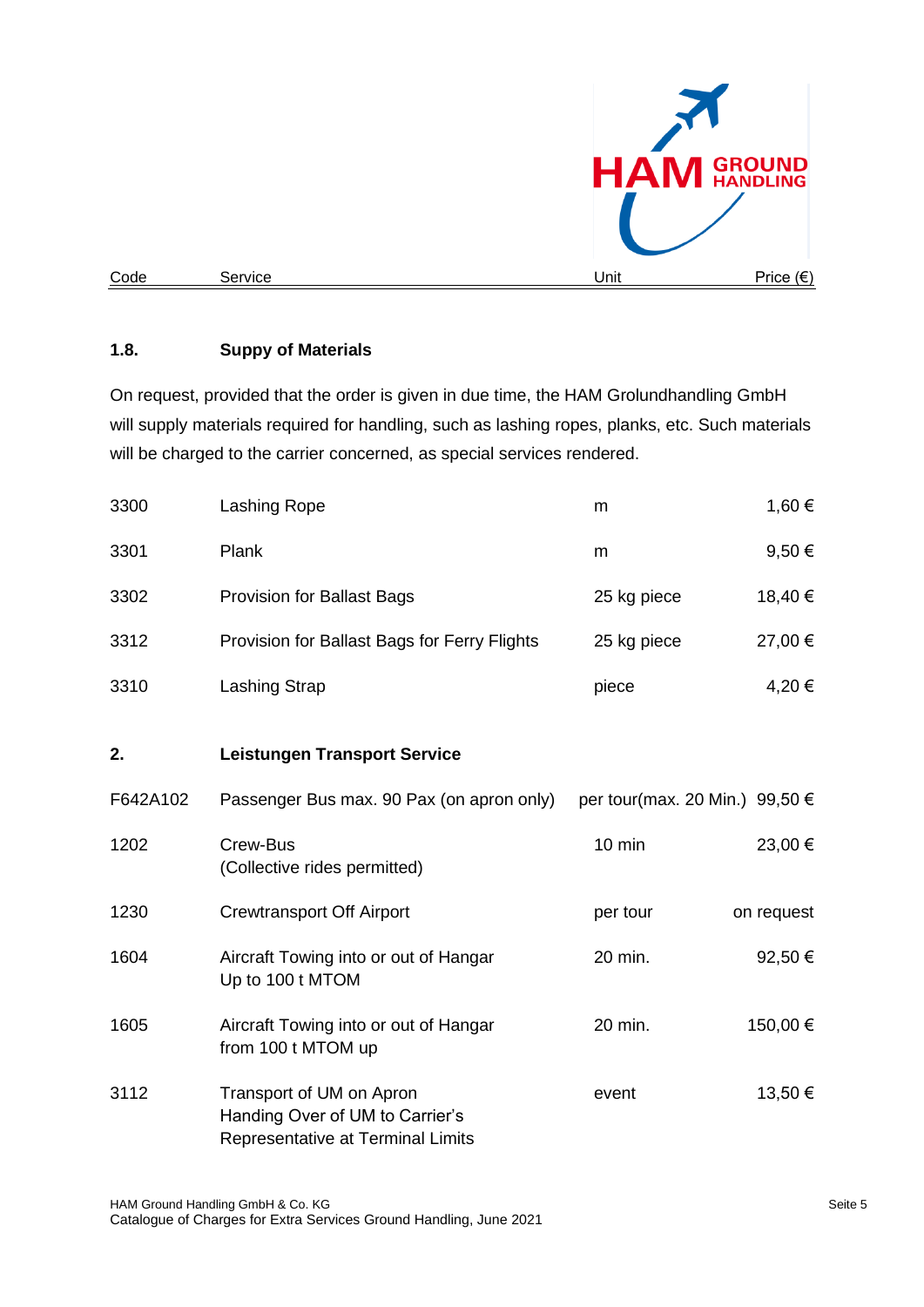

| Code | Service                                                                      | Unit    | Price (€) |
|------|------------------------------------------------------------------------------|---------|-----------|
| 4002 | Pushback from 100 t MTOM up                                                  | 20 min. | 151,00 €  |
| 4002 | Pushback up to 100 t MTOM                                                    | 20 min. | 92,50 €   |
| 4122 | Towing of Aircraft on Apron<br>from 100 t MTOM up                            | 20 min. | 151,00€   |
| 4123 | Towing of Aircraft on Apron from 100 t<br>MTOM up with Towbarless Truck      | 20 min. | 184,00 €  |
| 4122 | Towing of Aircraft on Apron<br>up to 100 t MTOM                              | 20 min. | 92,50€    |
| 4123 | Towing of Aircraft on Apron up to 100 t<br><b>MTOM with Towbarless Truck</b> | 20 min. | 125,00 €  |
| 3190 | Aircraft securing after towing                                               | Vorgang | 23,50 €   |
| 4125 | Towbar for Aircraft up to 40 t MTOW<br>(depending on availability)           | process | 21,00 €   |
| 4125 | Towbar for Aircraft up to 100 t MTOW<br>(depending on availability)          | process | 24,00 €   |
| 4125 | Towbar for Aircraft up to 220 t MTOW<br>(depending on availability)          | process | 28,00 €   |
| 4125 | Towbar for Aircraft from 220 t MTOW up<br>(depending on availability)        | process | 33,00 €   |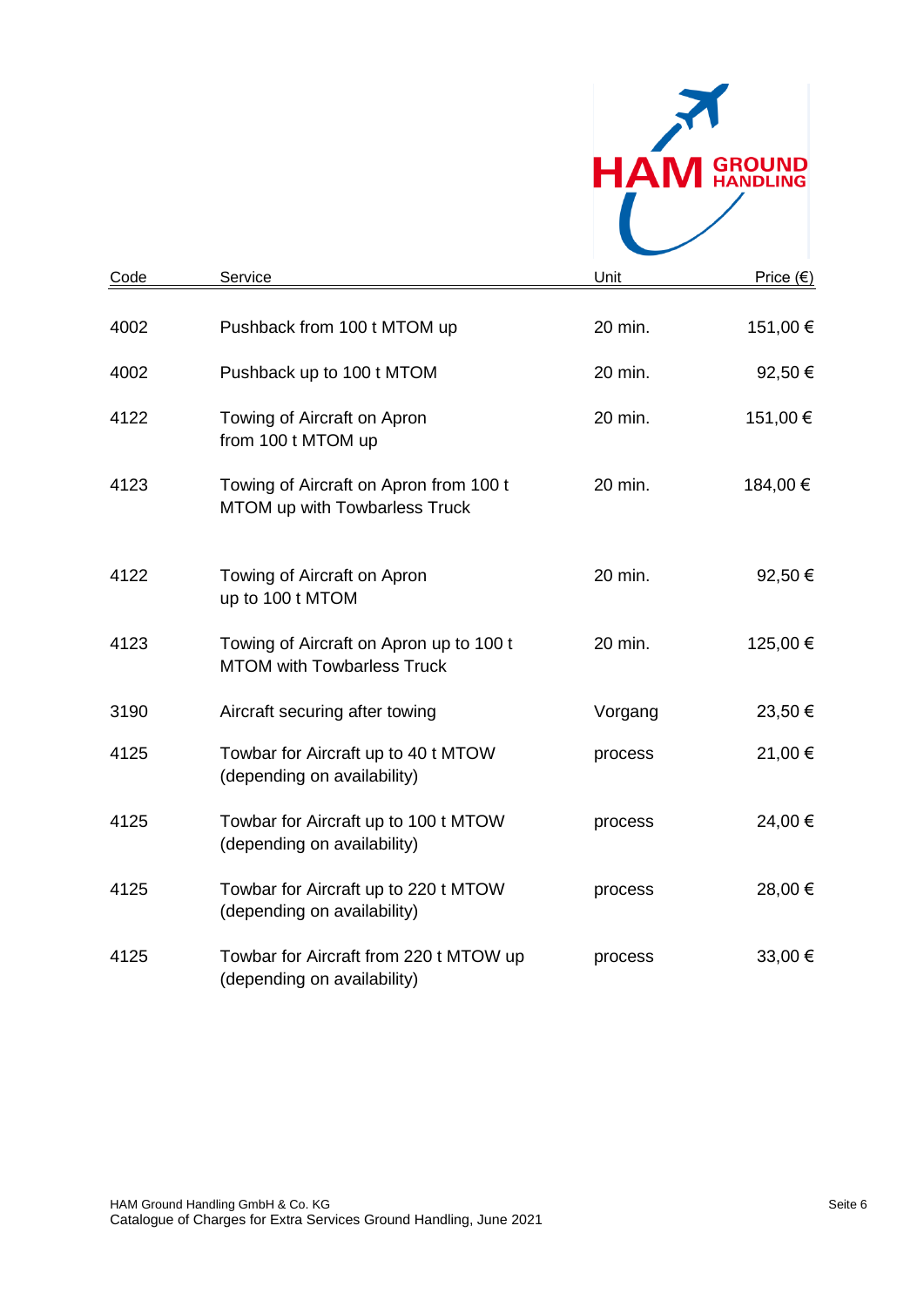

### **3. Cleaning Service**

#### **3.1. Interior Cleaning**

In terms of aircraft servicing CATS offers a wide ranged cleaning program which takes in consideration every single customers wish. This might start with an tournaround cleaning leading trough an overnight cleaning and ending up with an "top-to-bottom" deep cleaning.

Our services range from specific tasks like leather cleaning, Disinfection of cabins and seats up to tasks such as seatcover change, carpet change, moving cabindividers or even rearranging the seatconversion.

Furthermore the storage and Laundry of Inflightmaterials such as headrestcovers, pillows or blankets can be arranged.

Do not hesitate to contact us anytime, we are at your disposal.

#### **3.2 Other Cleaning Services**

| 1491 | <b>Exterior Cleaning of Flight Deck Windows</b><br>(up to 4,50m height) | per unit     | 39,50 €  |
|------|-------------------------------------------------------------------------|--------------|----------|
| 1492 | <b>Transport of Waste</b><br>excl. cleaning and possible disposal fee   | per aircraft | 31,00 €  |
| 4.   | <b>Baggage Handling</b>                                                 |              |          |
| 1901 | Overnight Check-In, incl. Storage and Dispatch                          | per flight   | 112,00 € |
| 1903 | Transport of Baggage inside the Terminal                                | piece        | 6,90€    |
| 1902 | Exchange of Baggage Labels                                              | piece        | 4,20€    |
| 1905 | Removal of DGR from the Luggage                                         | piece        | 20,00 €  |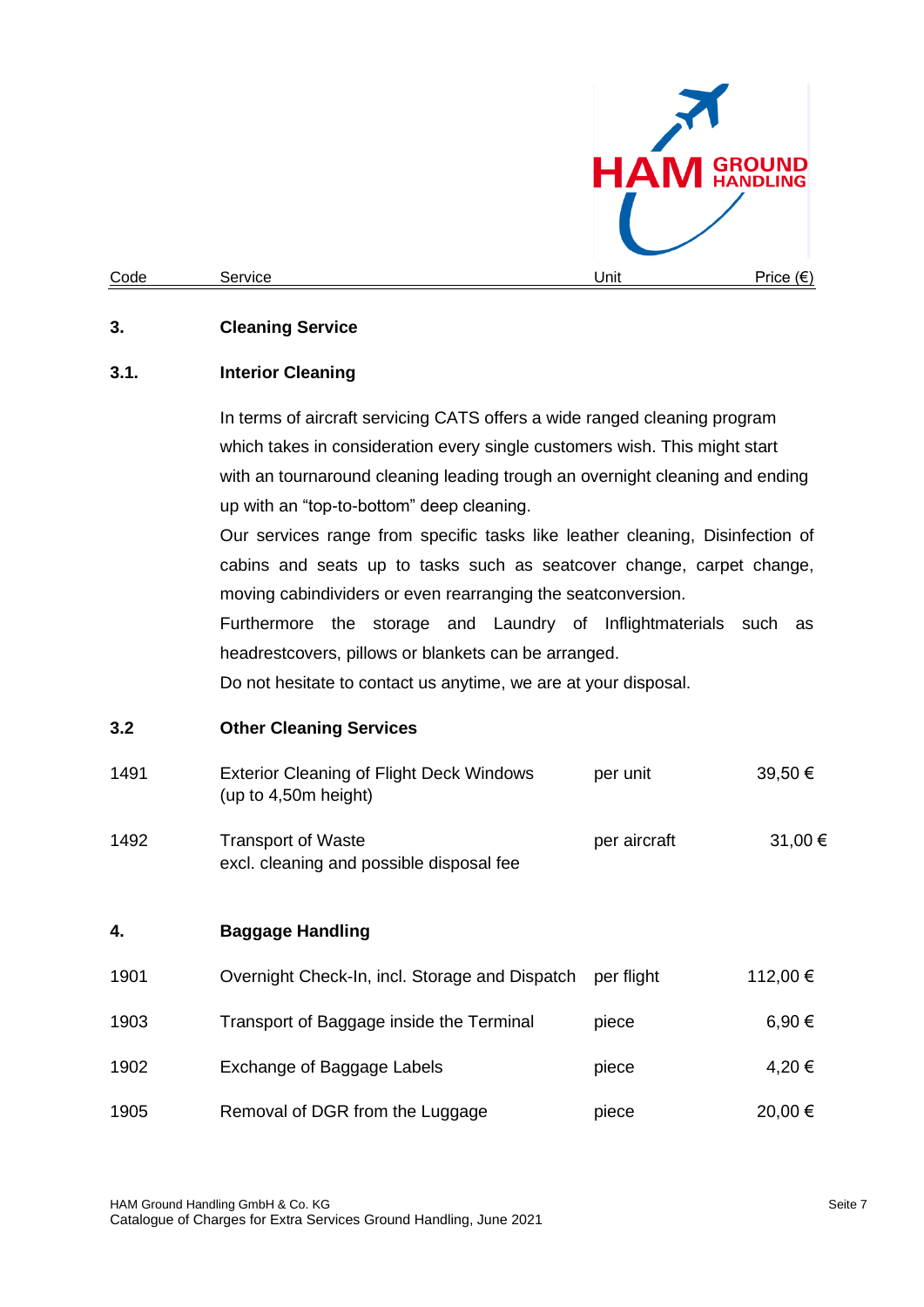|      |                                                       | HА    | <b>GROUND<br/>HANDLING</b> |
|------|-------------------------------------------------------|-------|----------------------------|
| Code | Service                                               | Unit  | <u>Price (€)</u>           |
| 5.   | <b>Airline Support (Hangar H)</b>                     |       |                            |
|      | Hangar Spaces for the Aircraft                        |       |                            |
|      | Aircraft up to 50t MTOW, April-October<br>(min 4 h)   | per h | 80,00 €                    |
|      | Additional Hours (from the 5 h)                       | per h | 68,00 €                    |
|      | Aircraft up to 50t MTOW, November-March<br>(min 4 h)  | per h | 110,00 €                   |
|      | Additional Hours (from the 5 h)                       | per h | 98,00 €                    |
|      | Aircraft 50,1 - 90t MTOW, April-October<br>(min 4 h)  | per h | 123,00 €                   |
|      | Additional Hours (from the 5 h)                       | per h | 104,00 €                   |
|      | Aircraft 50,1 - 90t MTOW,<br>November-March (min 4 h) | per h | 165,50€                    |
|      | Additional Hours (from the 5 h)                       | per h | 141,00 €                   |
|      | Aircraft 90,1 - 120t MTOW, April-October<br>(min 4 h) | per h | 147,00 €                   |
|      | Additional Hours (from the 5 h)                       | per h | 129,00 €                   |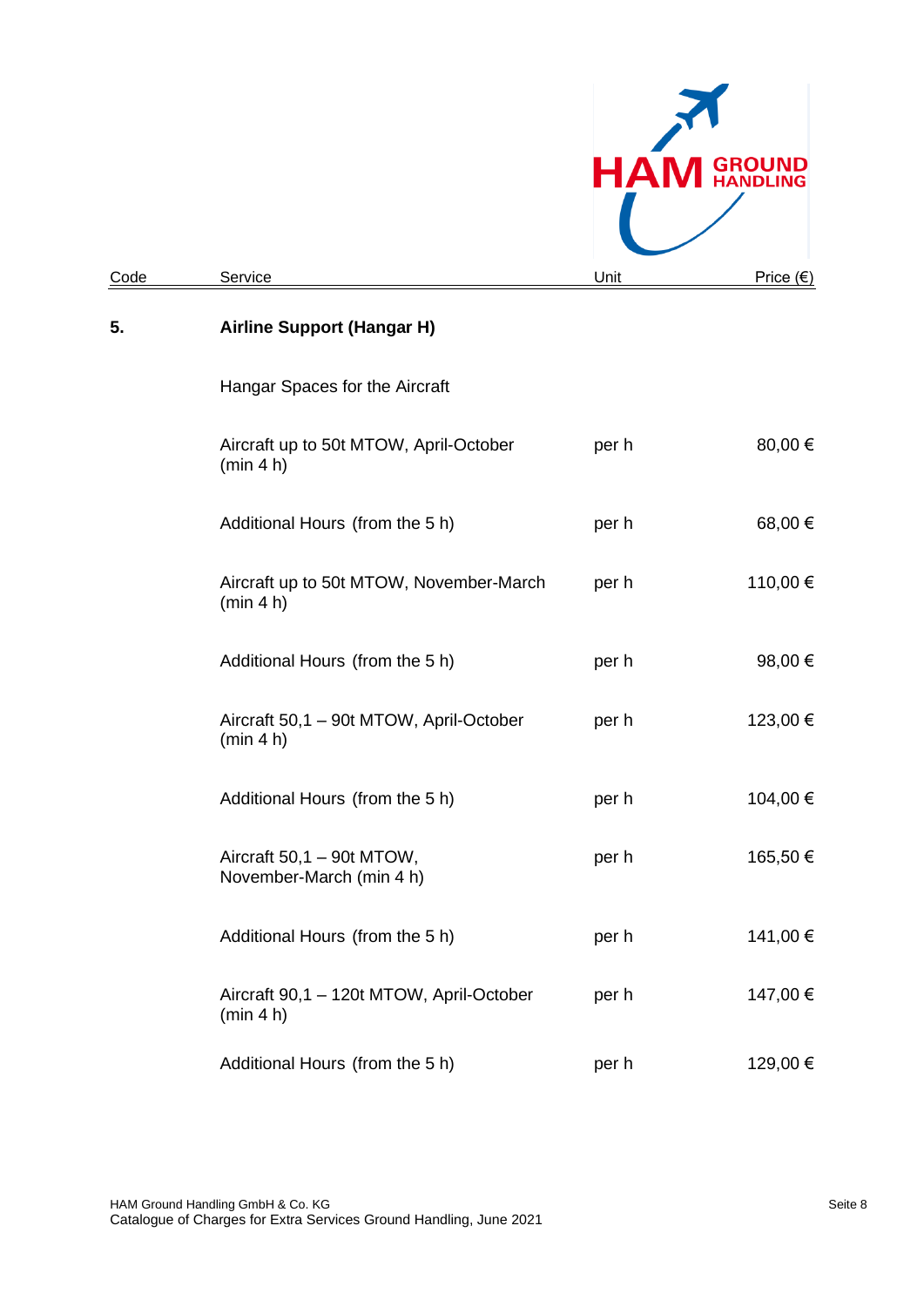

| Code | Service                                                            | Unit  | <u>Price</u> (€)    |
|------|--------------------------------------------------------------------|-------|---------------------|
|      | Aircraft 90,1 - 120t MTOW,<br>November-March (min 4 h)             | per h | 198,50 €            |
|      | Additional Hours (from the 5 h)                                    | per h | 166,00 €            |
|      | Aircraft 120,1 - 125t MTOW,<br>April-October (min 4 h)             | per h | 184,00 €            |
|      | Additional Hours (from the 5 h)                                    | per h | 129,00 €            |
|      | Aircraft 120,1 - 125t MTOW,<br>November-March (min 4 h)            | per h | 214,00 €            |
|      | Additional Hours (from the 5 h)                                    | per h | 166,00 €            |
|      | Aircraft > 125t MTOW, April-October<br>(min 4 h)                   | per h | 366,00 €            |
|      | Additional Hours (from the 5 h)                                    | per h | 306,00 €            |
|      | Aircraft from 125t MTOW up, November-März<br>(min 4 h)             | per h | 429,00 €            |
|      | Additional Hours (from the 5 h)                                    | per h | 404,00 €            |
|      | Tow into hangar up to 100t MTOW                                    | event | 121,00 €            |
|      | Tow into hangar > 100t MTOW                                        | event | 170,00 €            |
|      | Tow out of hangar up to 100t MTOW                                  | event | 121,00 €            |
|      | Tow out of hangar > 100t MTOW<br>HAM Ground Handling GmbH & Co. KG | event | 170,00 €<br>Seite 9 |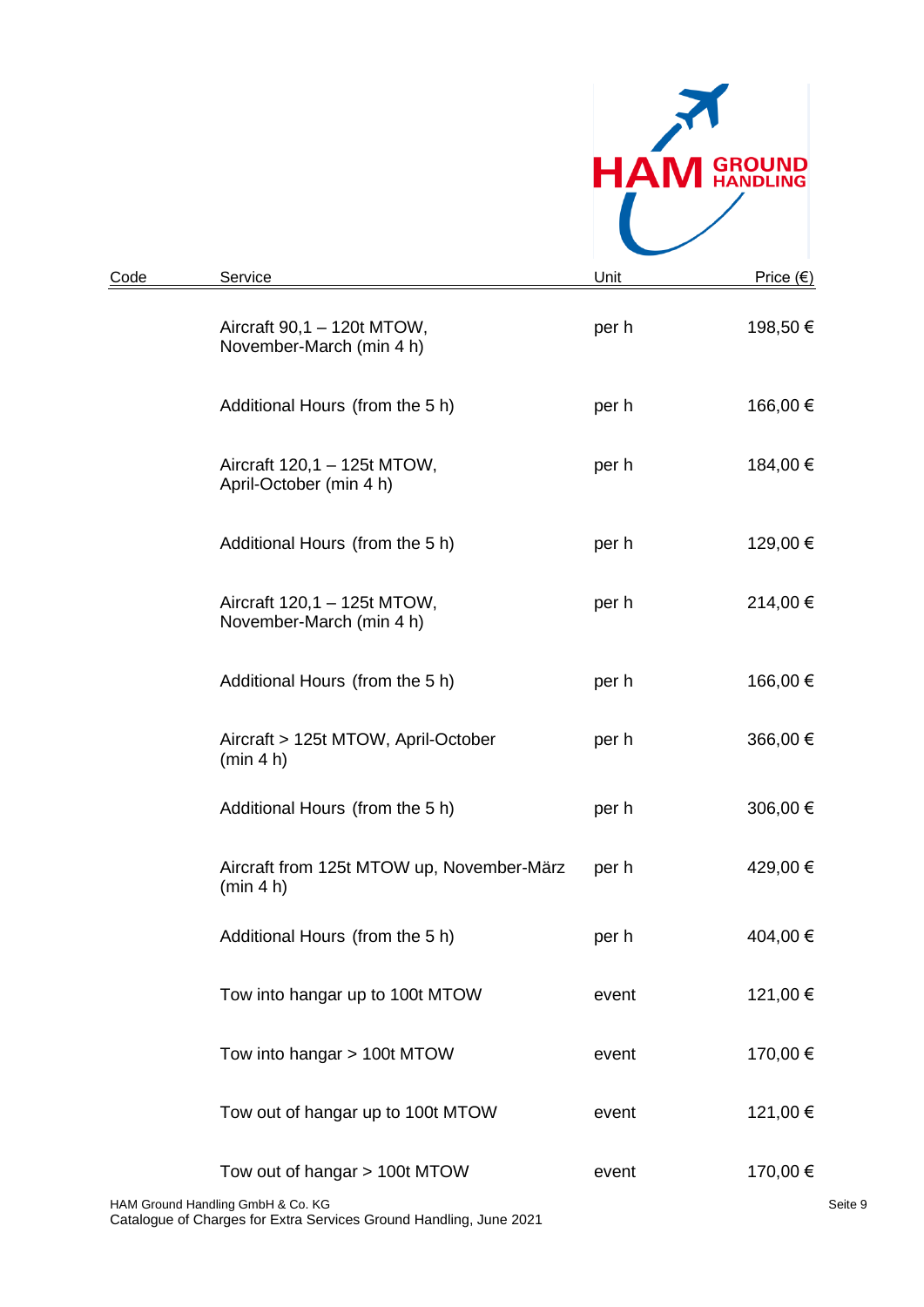

| <u>Code</u> | Service                        | Unit  | <u> Price (€)</u> |
|-------------|--------------------------------|-------|-------------------|
|             |                                |       |                   |
|             | <b>Brakeman</b>                |       | on request        |
|             | <b>Fixed Ground Power Unit</b> | per h | 85,00 €           |
|             | Fixed hight-power 125 AA       | per h | 183,00 €          |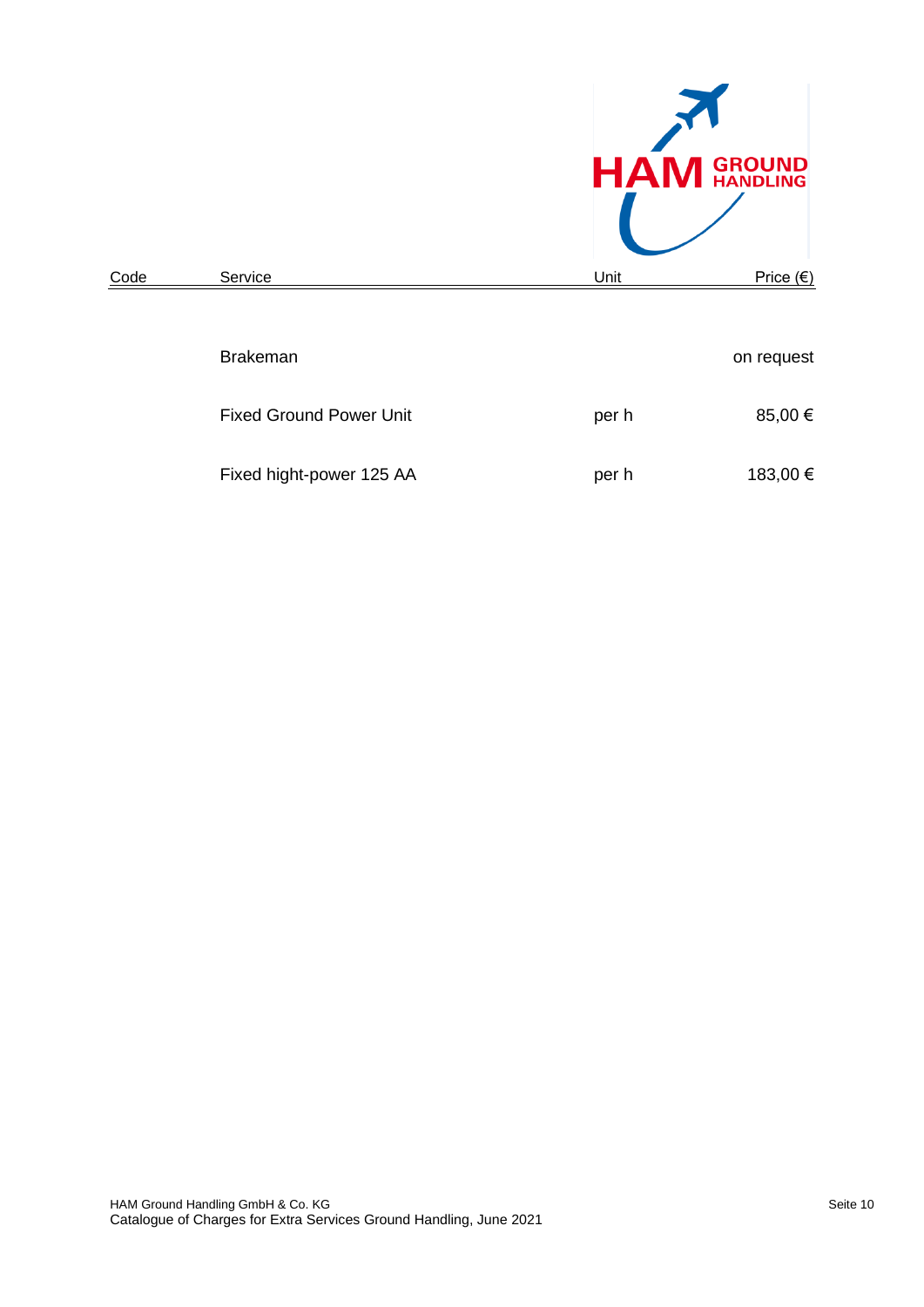

## **5. Basic handling as a package, flat rate**

#### **Ramp Handling** as a package: **Content**

The following table defines the type and scope of the services included in the basic package during the standard handling time.

The standard handling time within the meaning of the contract is scheduled turnaround time (STA to STD). The maximum is from ATA to ATA plus one hour and from STD minus one hour to STD, unless otherwise agreed. In the event of delays, the minimum turnaround time is the standard processing time.

Services outside the standard handling time are billed as special services and must be proven.

The services according to the standard package are based on the service descriptions in the IATA Standard Ground Handling Agreement.

| AHM 613 Annex A  | <b>Term</b>                                            |
|------------------|--------------------------------------------------------|
| 3.1.1            | Baggage Handling                                       |
| (a)              | in baggage sorting area                                |
|                  |                                                        |
| 3.1.4            | Prepare for delivery onto flights                      |
| (a)              | bulk baggage                                           |
| (b)              | <b>ULDs</b>                                            |
|                  |                                                        |
| 3.1.5            | Establish the number and/or weight of                  |
| $\overline{a}$   | bulk baggage                                           |
| (b)              | <b>ULDs</b>                                            |
|                  | and provide the load control unit with the information |
|                  |                                                        |
| 3.1.6            | Offload                                                |
| (a)              | bulk baggage                                           |
| $\overline{(b)}$ | <b>ULDs</b>                                            |
|                  |                                                        |
| 3.1.7            | Deliver to claim area                                  |
| (a)              | baggage                                                |
| (b)              | out of gauge (OOG)                                     |
|                  |                                                        |
| 3.1.8(a)         | Transfer baggage                                       |
| $\overline{(1)}$ | sortation of transfer baggage                          |
| (2)              | Zuführung (Transferband)                               |
|                  |                                                        |
| 3.1.9            | Handle crew baggage                                    |
|                  |                                                        |
| 3.3.1            | wheelchocks                                            |
| $\overline{a}$   | Provide                                                |
| (b)              | Position and/or remove                                 |
|                  |                                                        |
|                  |                                                        |
|                  |                                                        |
|                  |                                                        |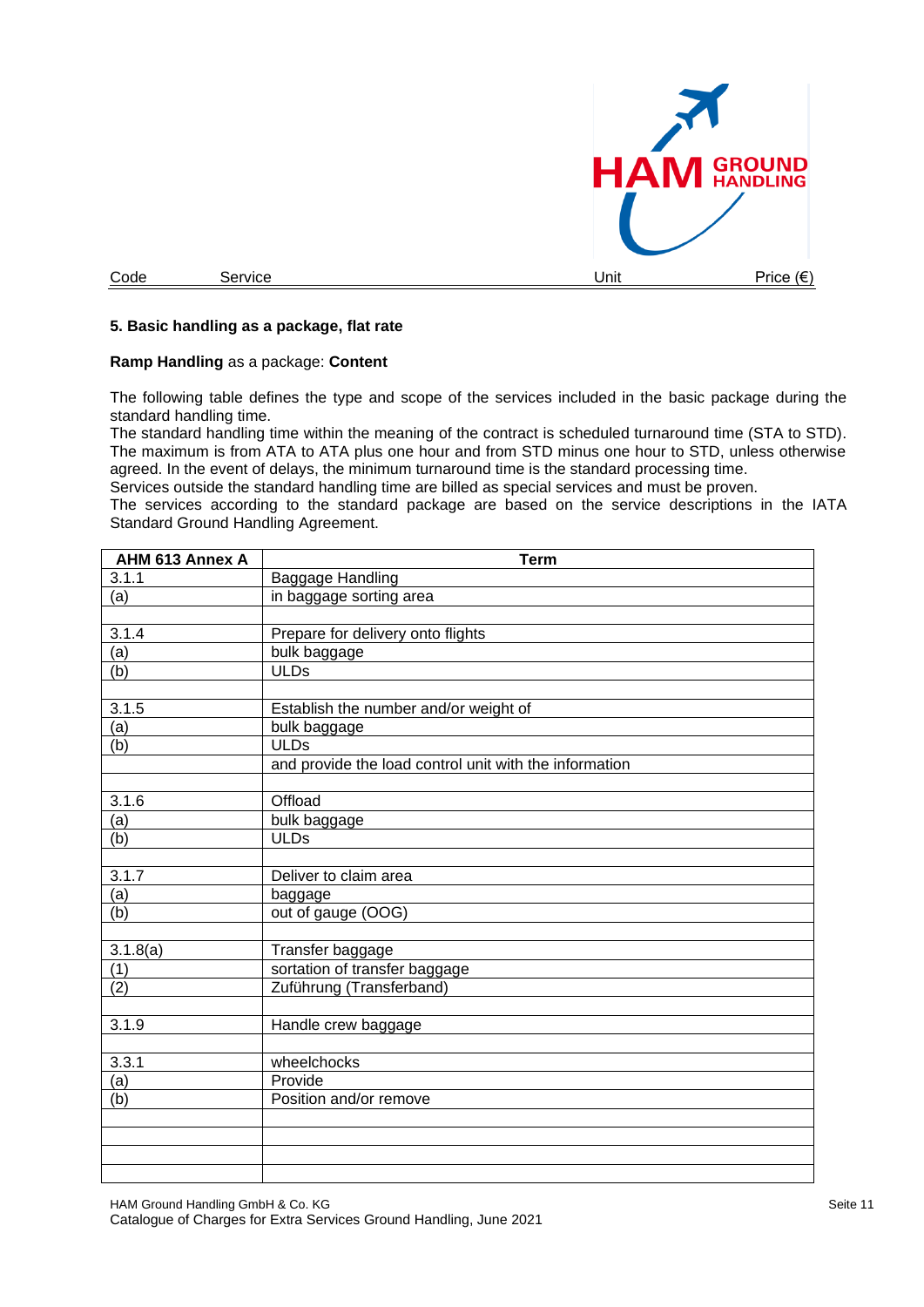

| Provide                |
|------------------------|
| Position and/or remove |
| safety cones           |
|                        |
|                        |
| Provide                |
| Operate                |
|                        |

Code Service Unit Price (€)

| (a)   | Provide                                                                                                                       |
|-------|-------------------------------------------------------------------------------------------------------------------------------|
| (c)   | Operate                                                                                                                       |
| (1)   | passenger steps                                                                                                               |
|       |                                                                                                                               |
| 3.6.3 |                                                                                                                               |
| (a)   | Provide                                                                                                                       |
| (c)   | Operate                                                                                                                       |
|       | equipment for loading and/or unloading                                                                                        |
|       |                                                                                                                               |
| 3.6.4 |                                                                                                                               |
| (a)   | Provide delivery and pick-up of                                                                                               |
| (1)   | baggage                                                                                                                       |
| (2)   | mobility devices                                                                                                              |
|       | at aircraft doors or other agreed points                                                                                      |
|       |                                                                                                                               |
| 3.6.5 | Provide and arrange for assembly and transport of                                                                             |
| (1)   | baggage                                                                                                                       |
| (2)   | General Cargo                                                                                                                 |
| (3)   | special shipments                                                                                                             |
|       | between agreed points on the airport                                                                                          |
|       |                                                                                                                               |
| 3.6.6 |                                                                                                                               |
| (a)   | Unload aircraft, returning lashing materials to the Carrier                                                                   |
| (b)   | Segregate Loads at the aircraft                                                                                               |
| (d)   | Redistribute Loads in aircraft                                                                                                |
|       |                                                                                                                               |
| 3.6.7 | Open, close and secure aircraft hold doors                                                                                    |
| (a)   | aircraft lower deck                                                                                                           |
|       |                                                                                                                               |
| 3.7.2 | Perform visual external safety/ground damage inspection of                                                                    |
| (a)   | doors and panels and immediate surroundings                                                                                   |
| (b)   | other inspection items, [as specified in Annex B]                                                                             |
| (1)   | immediately upon arrival                                                                                                      |
| (2)   | immediately prior departure                                                                                                   |
|       | and communicate the results to flight crew or Carrier's Representative                                                        |
|       |                                                                                                                               |
| 4.1.1 | Deliver load control related documents between aircraft and                                                                   |
|       | airport buildings and vice versa<br>*This is a one-time trip, but if documents are changed or new documents are needed and an |
|       | additional trip is required, this is not included in the standard package.                                                    |